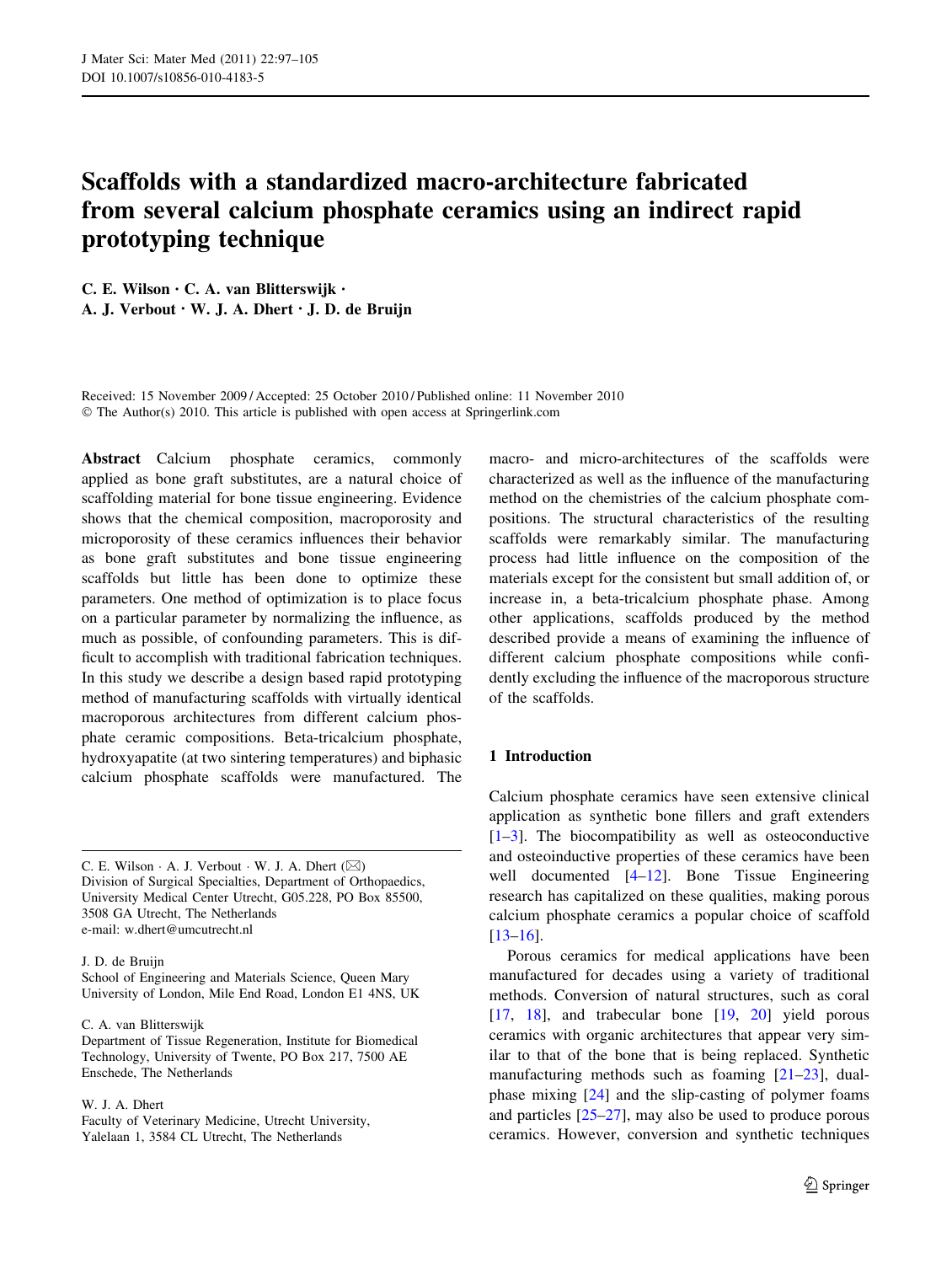<span id="page-1-0"></span>result in highly complex macroporous structures that are difficult to define quantitatively. Despite the complex nature of the porous ceramics produced by conventional means, quite some information is available regarding the influence the porous structure has on osteoconduction [\[28](#page-7-0)– [35](#page-7-0)], BMP induced osteogenesis [\[26](#page-7-0), [36](#page-7-0)[–38](#page-8-0)], and osteoinduction [[11,](#page-7-0) [39](#page-8-0)].

Rapid prototyping (RP), also termed free form fabrication, refers to a variety of technologies capable of producing three-dimensional (3D) physical constructs directly from 3D computer aided models. In recent years, rapid prototyping has been proposed for the production of both scaffolds with controlled porous architectures [\[40–42](#page-8-0)] as well as porous implants with patient specific geometries [\[43–45](#page-8-0)]. Several rapid prototyping techniques have been developed to produce ceramic scaffolds for bone tissue engineering research [[46–49\]](#page-8-0).

The aim of the current study was to produce porous ceramic scaffolds from different calcium phosphate materials with sufficiently similar macroporous architectures as to be able to reasonably eliminate the macroporous architecture as a confounding variable in future tissue engineering studies. The scaffolds were produced by casting four different calcium phosphate materials into identical molds produced using a rapid prototyping technique. The resulting macroporous structures as well as the chemistry before and after manufacture were evaluated.

# 2 Materials and methods

#### 2.1 Scaffold design and mold fabrication

Scaffolds were designed and molds fabricated as described previously [[49\]](#page-8-0). Briefly, the scaffolds specifications called for an interconnecting network of  $400 \mu m$  square crosssection channels oriented along the orthogonal axes and separated from each other and the exterior by  $400 \mu m$ . Six, four, and three channels were incorporated in the X, Y, and Z axis directions, resulting in overall design dimensions of  $5.2 \times 3.6 \times 2.8$  mm, respectively. A schematic of such a scaffold is shown in Fig. 1. Molds, with cavities for the production of six scaffolds each, were designed using the Rhinoceros<sup>®</sup> computer aided design software (Robert McNeel & Associates, USA). The mold model was scaled to account for shrinkage of approximately 20% during thermal processing demonstrated previously by our hydroxyapatite ceramics. This resulted in pre-thermal processing scaffold dimensions of 6.5  $\times$  4.5  $\times$  3.5 mm in the X, Y, and Z axis directions. Multiple copies of the mold were produced using a ModelMaker II rapid prototyping system (Solidscape Inc., USA).



Fig. 1 Schematic of the designed scaffolds including the three orthogonal planes used to define the scaffold surfaces

#### 2.2 Ceramic slurries

Ceramic scaffolds were manufactured to achieve four conditions through combinations of calcium phosphate ceramic compositions and sintering temperatures as outlined in Table [1](#page-2-0). Hydroxyapatite powder (HA, Merck, Germany), beta-tricalcium phosphate powder (TCP, Merck, Germany) and biphasic calcium phosphate powder (BCP, wt% 85/15 HA/TCP, IsoTis SA) were obtained commercially. The HA and TCP raw powders were calcined by heating from ambient to  $900^{\circ}$ C at a rate of  $100^{\circ}$ C/ hour and then cooled naturally with no dwell period. Aqueous slurries of HA, TCP, and BCP powders were prepared as previously described for the production of cast plates [\[50](#page-8-0)]. In brief, the slurry components detailed below were slowly admixed until a homogenous blend was achieved. The HA and TCP slurries consisted of 67.1 wt% calcined HA powder, 28.6 wt% demineralized water, 2.6 wt% ammonia solution (25%, Merck), 1.5 wt% deflocculant (Dolapix, Aschimmer & Schwarz GmbH, Germany). Once a homogeneous blend was obtained, a CMC binder was added (0.15 wt%, Pomosin BV, The Netherlands) to the HA slurry and the slurry further mixed until homogeneous. The BCP slurry consisted of 56.4 wt% ceramic powder, 37.6 wt% demineralized water, 3.9 wt% ammonia solution, and 2.1 wt% deflocculant. No binder was added to the TCP and BCP slurries. All slurries were stored in covered beakers until there use within the same day.

# 2.3 Scaffold fabrication

The molds were filled using a simple vacuum device [\[49](#page-8-0)]. Millex<sup>®</sup>-GV filter units  $(25 \text{ mm}, \text{ Millipore S.A., France})$ were divided in half and the filter paper removed to expose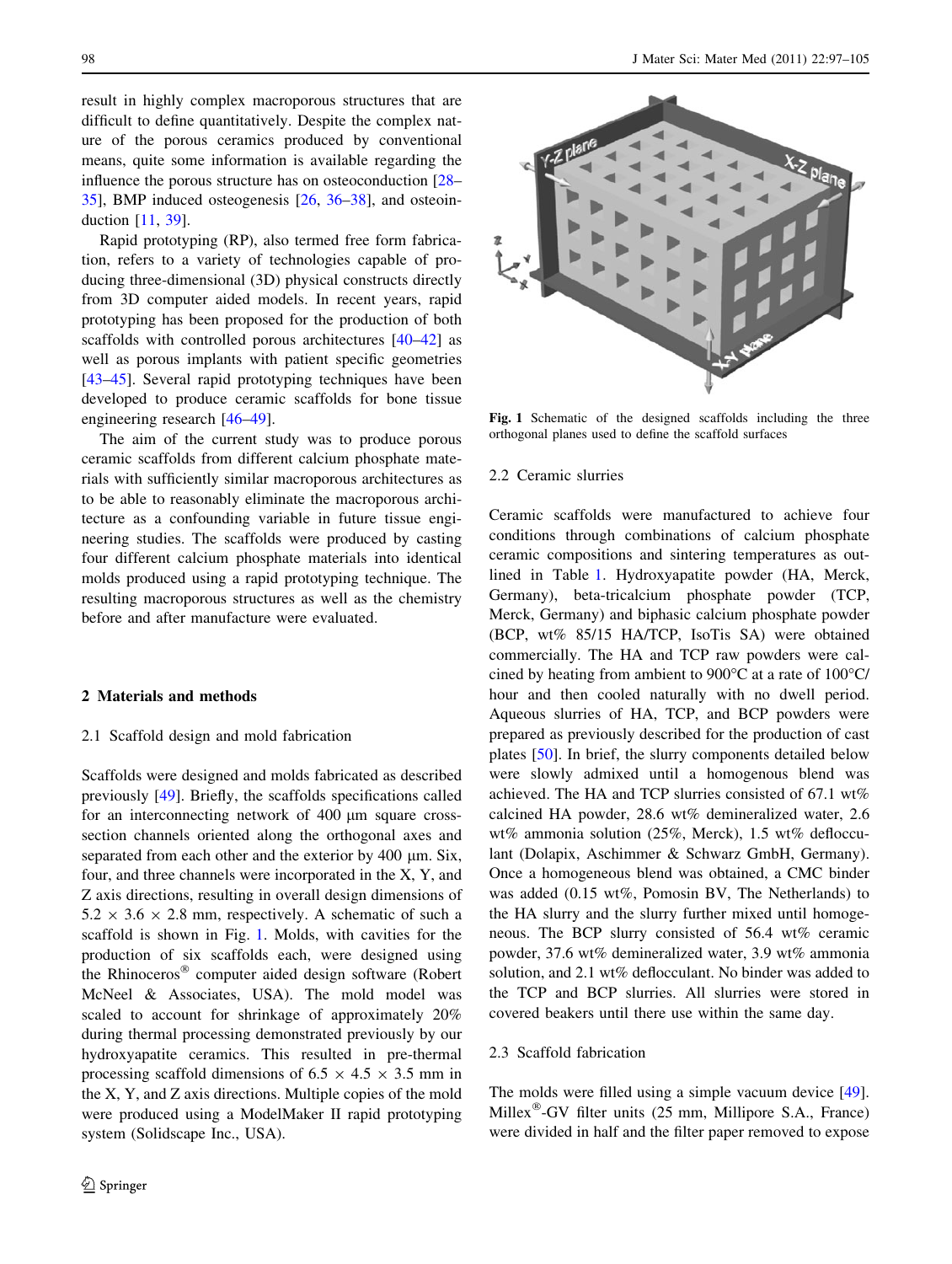| Material   | Solids in<br>slurry $(wt\%)$ | Sintering<br>temp. $(^{\circ}C)$ | Exterior dimensions<br>$(mm \pm SD)$ | Srinkage (from<br>'as molded', $\%$ ) | Volume<br>$\text{(mm}^3 \pm \text{SD)}$ | Weight<br>$(mg \pm SD)$ | Apparent porosity<br>$(\% \pm SD)$ |
|------------|------------------------------|----------------------------------|--------------------------------------|---------------------------------------|-----------------------------------------|-------------------------|------------------------------------|
| HA h       | 67.1                         | 1250                             | x: $5.05 \pm 0.05$                   | x: 22.35                              | $47.92 \pm 0.87$                        | $76.16 \pm 2.89$        | $49.65 \pm 1.76$                   |
|            |                              |                                  | y: $3.48 \pm 0.03$                   | y: 22.68                              |                                         |                         |                                    |
|            |                              |                                  | z: 2.73 $\pm$ 0.03                   |                                       |                                         |                         |                                    |
| HA 1       | 67.1                         | 1150                             | x: $6.14 \pm 0.05$                   | x: 5.48                               | $84.63 \pm 3.17$                        | $73.82 \pm 5.40$        | $72.39 \pm 1.27$                   |
|            |                              |                                  | y: $4.23 \pm 0.13$                   | y: $6.04$                             |                                         |                         |                                    |
|            |                              |                                  | z: $3.26 \pm 0.11$                   |                                       |                                         |                         |                                    |
| <b>BCP</b> | 56.4                         | 1150                             | x: $5.45 \pm 0.05$                   | x: 16.21                              | $58.96 \pm 1.38$                        | $48.86 \pm 2.33$        | $73.72 \pm 1.03$                   |
|            |                              |                                  | y: $3.73 \pm 0.06$                   | y: 7.86                               |                                         |                         |                                    |
|            |                              |                                  | z: 2.90 $\pm$ 0.06                   |                                       |                                         |                         |                                    |
| <b>TCP</b> | 67.1                         | 1150                             | x: $6.05 \pm 0.04$                   | x: 6.88                               | $80.53 \pm 3.05$                        | $69.49 \pm 4.54$        | $72.54 \pm 1.10$                   |
|            |                              |                                  | y: $4.15 \pm 0.13$                   | y: 7.86                               |                                         |                         |                                    |
|            |                              |                                  | z: $3.21 \pm 0.09$                   |                                       |                                         |                         |                                    |

<span id="page-2-0"></span>Table 1 Scaffold dimensions, shrinkage, volume, weight, and apparent porosity of scaffolds compared to the solids in slurry and sintering temperature during manufacturing

the perforated interior surface. The open face of a mold was carefully placed against the interior surface of a filter half and secured by circumferentially wrapping with wax laboratory film. The mold/filter constructs were attached to 50 ml syringes and flushed with demineralized water. During casting, the beakers containing slurry were placed on a Porex vibrating table (Renfert, Germany). This assisted in mold filling by imparting shear energy and thus lowering the viscosity of the pseudoplastic (shear thinning) slurries. The molds were filled by submerging the open face of each mold in slurry and then drawing vacuum pressure using the syringe. The molds were then placed on a sheet wax laboratory film and the syringes and filter halves removed. The molds were allowed to air dry overnight at room temperature and were then further dried for 24 h at  $50^{\circ}$ C in air. Excess slurry from each ceramic composition was processed identically to the molded ceramics to serve as controls when examining material chemistry and to further examine the previously observed influence of the rapid prototyping wax on the material composition [\[49](#page-8-0)].

Debinding and sintering of the ceramics were performed in two steps in a high temperature furnace (Nabertherm 1400, Germany). Debinding of all ceramics was performed by heating at a rate of  $0.5^{\circ}$ C/minute to 400 $^{\circ}$ C and then cooling naturally with no dwell period. The ceramics were then sintered using a 600 min heating phase with a 480 min dwell period at the final sintering temperature followed by natural cooling. One set of HA scaffold was sintered at  $1250^{\circ}$ C, designate HA h, while a sintering temperature of  $1150^{\circ}$ C was used for a second set of HA scaffolds, designate HA l, as well as all of the TCP and BCP scaffolds. Excess ceramic, occasionally present on the scaffold faces corresponding to the open sides of the molds, was removed using a rotary polisher (LaboPol-5, Struers, Denmark) with 1200 grit waterproof silicon carbide paper (Struers). The ceramics were cleaned by ultrasound for 15 min each in acetone, 100% ethanol and deionized water, and then dried in air at 50°C.

# 2.4 Scaffold characterization

The exterior scaffold dimensions were measured using a digital caliper (CD-15C, Mitutoyo Ltd., UK) and used to calculate the shrinkage resulting from the combined debinding and sintering processes. Scanning electron microscopy (SEM, XL 30 ESEM-FEG, Philips, The Netherlands) was used to examine the macro-architecture and surface micro-structure of the scaffolds. The dimensions of the macroporosity were measured in each of the orthogonal planes (Fig. [1](#page-1-0)). The apparent porosity of the scaffolds was determined by comparing the apparent density of each scaffold (dry weight/measured volume) and the theoretical density of HA  $(3.156 \text{ g/cm}^3)$  [[39\]](#page-8-0), TCP  $(3.14 \text{ g/cm}^3)$ , and BCP (85% HA, 15% TCP). The chemistry of raw ceramic powder, calcined ceramic powder, non-molded sintered ceramic and molded scaffolds were evaluated by X-ray diffraction (XRD, Miniflex, Rigaku, Japan). Finally, the potential contamination of the ceramics by residues from the wax mold material was investigated by performing energydispersive X-ray spectroscopy (EDX, XL 30 ESEM-FEG, Philips, The Netherlands) on the surface of cast and non-cast (not exposed to wax mold material) ceramics specimens.

# 3 Results

The manufacturing process resulted in scaffolds with remarkably similar structural appearances (Fig. [2\)](#page-3-0). Scaffold dimensions, shrinkage, volume, weight and apparent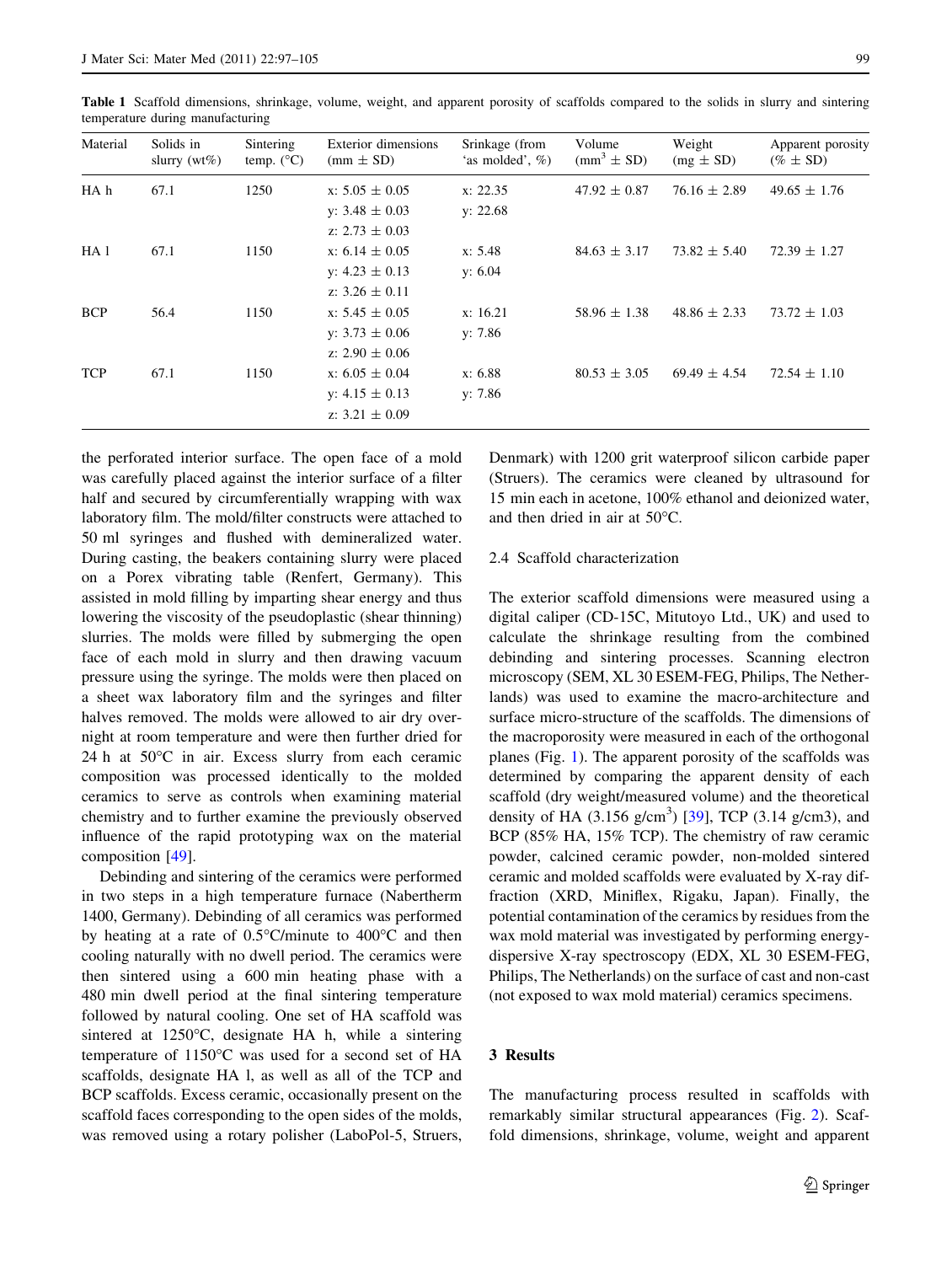<span id="page-3-0"></span>



Table 2 Pore dimensions by orthogonal plane (Fig. [1](#page-1-0))

| Material   | Pore dimensions ( $\mu$ m $\pm$ SD) |                 |                 |  |  |  |
|------------|-------------------------------------|-----------------|-----------------|--|--|--|
|            | $x-y$ plane                         | $x-z$ plane     | $y-z$ plane     |  |  |  |
| HA h       | $x: 286 \pm 15$                     | $x: 353 + 28$   | y: $394 \pm 24$ |  |  |  |
|            | v: 280 $\pm$ 16                     | z: $339 \pm 17$ | z: $376 \pm 30$ |  |  |  |
| HA 1       | x: $414 \pm 44$                     | $x: 470 \pm 37$ | y: $484 \pm 29$ |  |  |  |
|            | y: $416 \pm 34$                     | z: 496 $\pm$ 21 | z: $486 \pm 27$ |  |  |  |
| <b>BCP</b> | $x: 366 \pm 24$                     | x: $444 \pm 47$ | y: $432 \pm 37$ |  |  |  |
|            | y: $377 \pm 18$                     | z: $433 \pm 20$ | z: 414 $\pm$ 42 |  |  |  |
| <b>TCP</b> | x: $405 \pm 43$                     | x: $460 \pm 36$ | y: $474 \pm 29$ |  |  |  |
|            | y: $408 \pm 33$                     | z: $486 \pm 21$ | z: 476 $\pm$ 26 |  |  |  |

porosity values are summarized in Table [1.](#page-2-0) The high sintering temperature HA scaffolds exhibited the greatest shrinkage and lowest apparent porosity. The BCP scaffolds also demonstrated considerable shrinkage but maintained a high apparent porosity similar to the low sintering temperature HA and TCP scaffolds. The low sintering temperature HA and TCP scaffolds exhibited the lowest shrinkage. Shrinkage in the z-direction and volumetric shrinkage were not calculated since the respective surfaces were manually polished to remove excess ceramic and therefore do not represent the 'as cast' properties. In order to evaluate whether the various treatments influenced the ratio of macroporosity to total porosity, computer models of the porous scaffolds were created using the measured exterior and macropore dimensions in Tables [1](#page-2-0) and 2, respectively. These computer models were used to calculate the approximate volume of the macroporosity. Table 3 shows the volumes approximated by the computer models for the various treatments and compares the resulting macroporosity to the measured apparent porosity.

SEM images of the resulting scaffolds are shown in Fig. [3](#page-4-0). These scaffolds are discussed in the following text using the axes and orthogonal planes depicted in Fig. [1.](#page-1-0) A distinctive texture of parallel ridges and valleys was observed in SEM micrographs on all vertical scaffold surfaces, i.e., surfaces parallel to the x–z and y–z planes. This texture is an impression of the rapid prototyped mold and a consequence of the layer-by-layer manufacturing of the mold. The cross-sectional geometry of the channels was dependant upon the orientation of the channel. Channels running in the x- and y-directions were square in cross section with textured vertical surfaces and smooth horizontal surfaces. Channels running in the z-direction were rounded with no apparent texturing. Again, this is a consequence of the mold manufacturing process.

The surface microporosity of the scaffolds, as observed by SEM, varied with material composition and sintering temperature (Fig. [3\)](#page-4-0). The BCP scaffolds exhibited a

Table 3 Scaffold volumes and macroporosity calculated form computer models compared to the measured total apparent porosity and other porosity (difference between macro and apparent porosity)

| Total<br>volume $\text{(mm)}^3$ ) | Material<br>volume $(mm3)$ | Pole<br>volume $\text{(mm)}^3$ ) | Macro-<br>porosity $(\%)$ | Apparent<br>porosity $(\%)$ | Other<br>porosity $(\%)$ |
|-----------------------------------|----------------------------|----------------------------------|---------------------------|-----------------------------|--------------------------|
| 47.98                             | 31.78                      | 16.19                            | 33.75                     | 49.65                       | 15.90                    |
| 84.67                             | 50.19                      | 34.48                            | 40.72                     | 72.39                       | 31.67                    |
| 58.95                             | 34.82                      | 24.14                            | 40.94                     | 73.72                       | 32.78                    |
| 80.60                             | 48.08                      | 32.51                            | 40.34                     | 72.54                       | 32.20                    |
|                                   |                            |                                  |                           |                             |                          |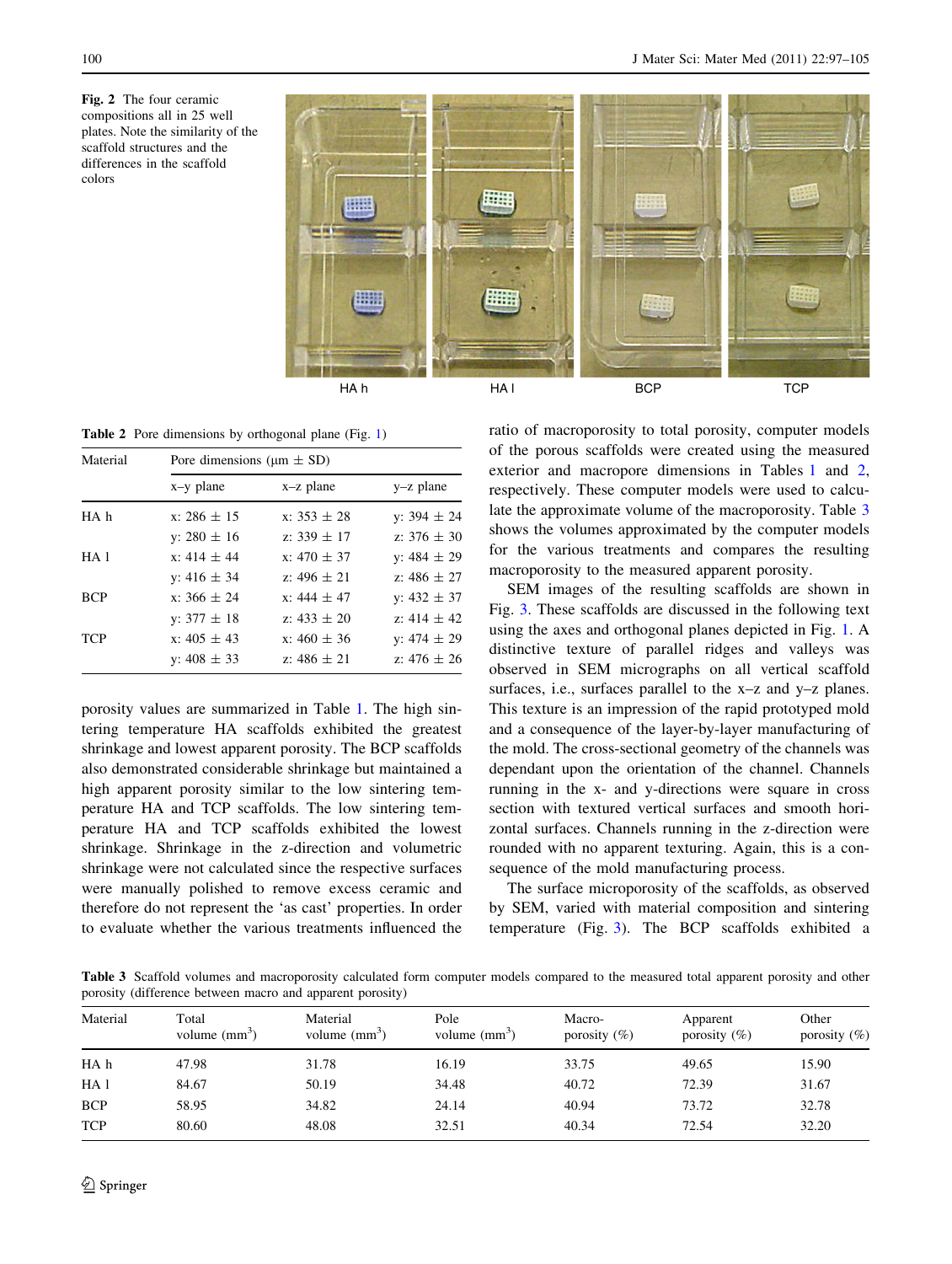<span id="page-4-0"></span>

Fig. 3 SEM micrographs of the four scaffold materials. Rows top to bottom HA h, HA l, BCP, and TCP. First column Perspective view of scaffolds at  $50 \times$  magnification (bar 50 µm). Second column Scaffold structures at  $100 \times$  magnification (bar 200 µm). Note the regular

spectrum of surface microporosity features from approximately 1 to 10  $\mu$ m in size. The surface features of the low sintering temperature HA scaffolds were similar to the BCP with perhaps somewhat less and smaller surface microporosity, approximately  $0.5-5$   $\mu$ m. The high sintering temperature HA scaffolds exhibited smoother surfaces with very little microporosity. The TCP material, in contrast to the other materials sintered at low temperatures, appeared very similar to the high sintering temperature HA with very little surface microporosity.

The XRD patterns for the different ceramic chemistries, shown in Fig. [4](#page-5-0), were generally as expected. Figure [4a](#page-5-0) shows the patterns for the HA ceramic raw powder, calcined powder, non-molded material sintered at  $1150^{\circ}$ C, scaffolds sintered at  $1150^{\circ}$ C, non-molded material sintered at 1250 $\degree$ C, and scaffolds sintered at 1150 $\degree$ C. Several peaks associated with TCP formation were observed in the patterns for the cast HA scaffold materials at both the 1150 and 1250°C sintering temperatures (vertical lines in Fig. [4](#page-5-0)a). The BCP ceramics also demonstrated these TCP peaks in the cast scaffolds (Fig. [4b](#page-5-0), vertical lines). The

surface texture on the scaffolds. Third column Scaffold pores at  $150 \times$ magnification (bar 200 µm). Fourth column Scaffold surfaces at  $1000 \times$  magnification (*bar* 20 µm)

TCP ceramics exhibited changes, relative to the raw powder, that were consistent with the calcination and sintering process temperatures (Fig. [4](#page-5-0)c). The XRD patterns for the four scaffold conditions are shown in Fig. [5](#page-6-0) for clarity. EDX of the surfaces of both cast and non-cast ceramic specimens showed identical spectra consistent with the calcium phosphate materials. There was no evidence of contamination from the wax mold material.

# 4 Discussion and conclusions

The present study demonstrates the application of Computer Aided Design and Rapid Prototyping technologies for the production of ceramic scaffolds from different chemistries but with defined, virtually identical, macroarchitectures. Other than producing macroporosities with pore dimension in the range suggested in the literature for osteoconduction, i.e., between 50 and 500 mm [[4,](#page-7-0) [28,](#page-7-0) [30,](#page-7-0) [31](#page-7-0), [34](#page-7-0)], we did not attempt to produce optimal or ideal porous structures. The purpose of this study was to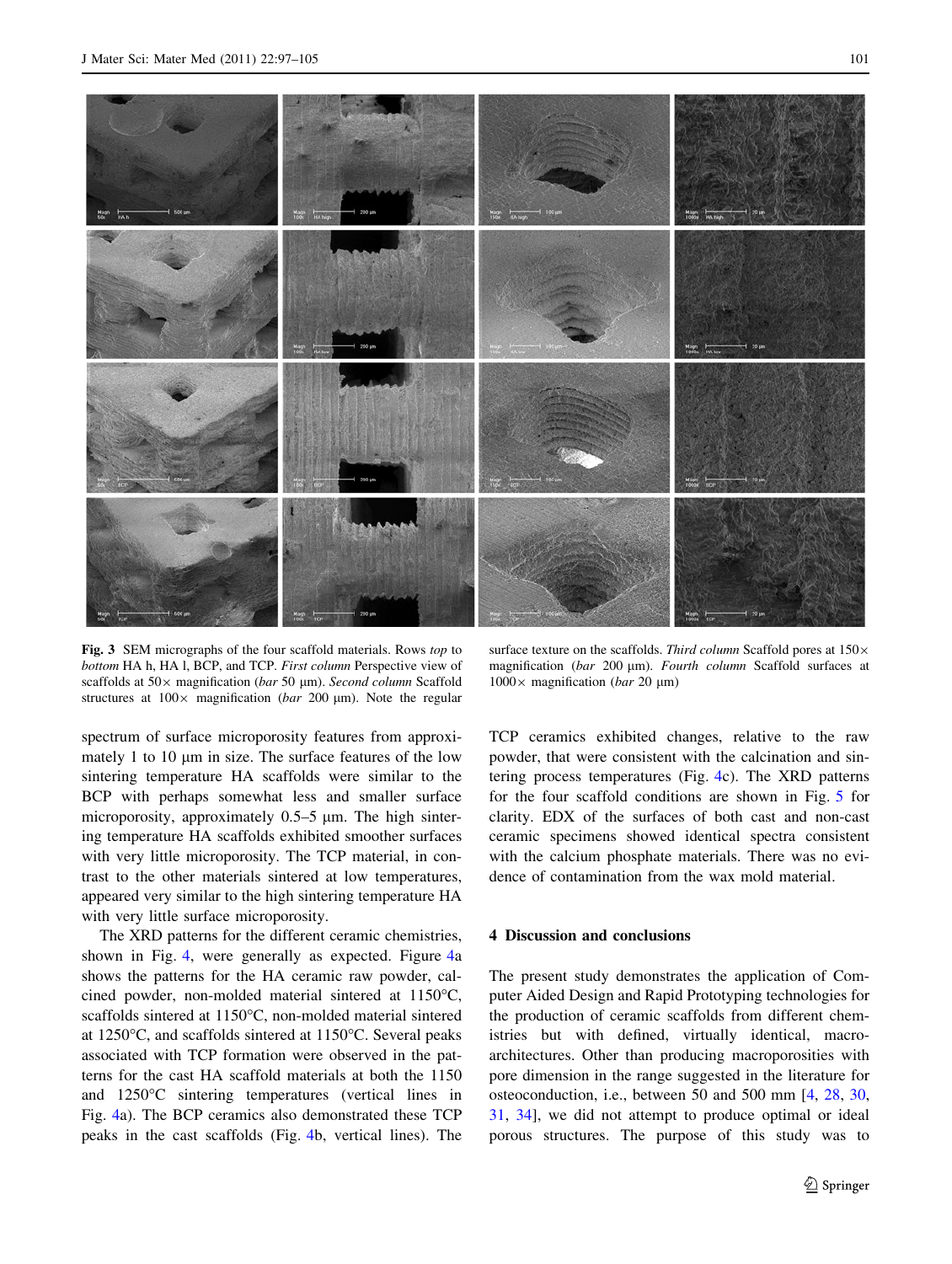<span id="page-5-0"></span>Fig. 4 XRD patterns of a HA h (1250) and HA l (1150), b BCP, and c TCP. Shown are XRD patterns of the raw powder, calcined powder and molded ceramics (scaffolds). XRD patterns of non-molded ceramics are also shown in (a) for the HA h (1250) and HA l (1150) materials. Vertical dotted lines indicate additional peaks associated with beta-TCP formation that are only present in the molded specimens (scaffolds)



manufacture porous scaffolds in which the macroporous architecture was designed and sufficiently similar to be able to reasonable exclude the macroporous architecture as a confounding variable in future research studies. The material chemistries and thermal processing methods employed in this study were chosen to provide continuity with materials used in past and ongoing research [\[49–54](#page-8-0)].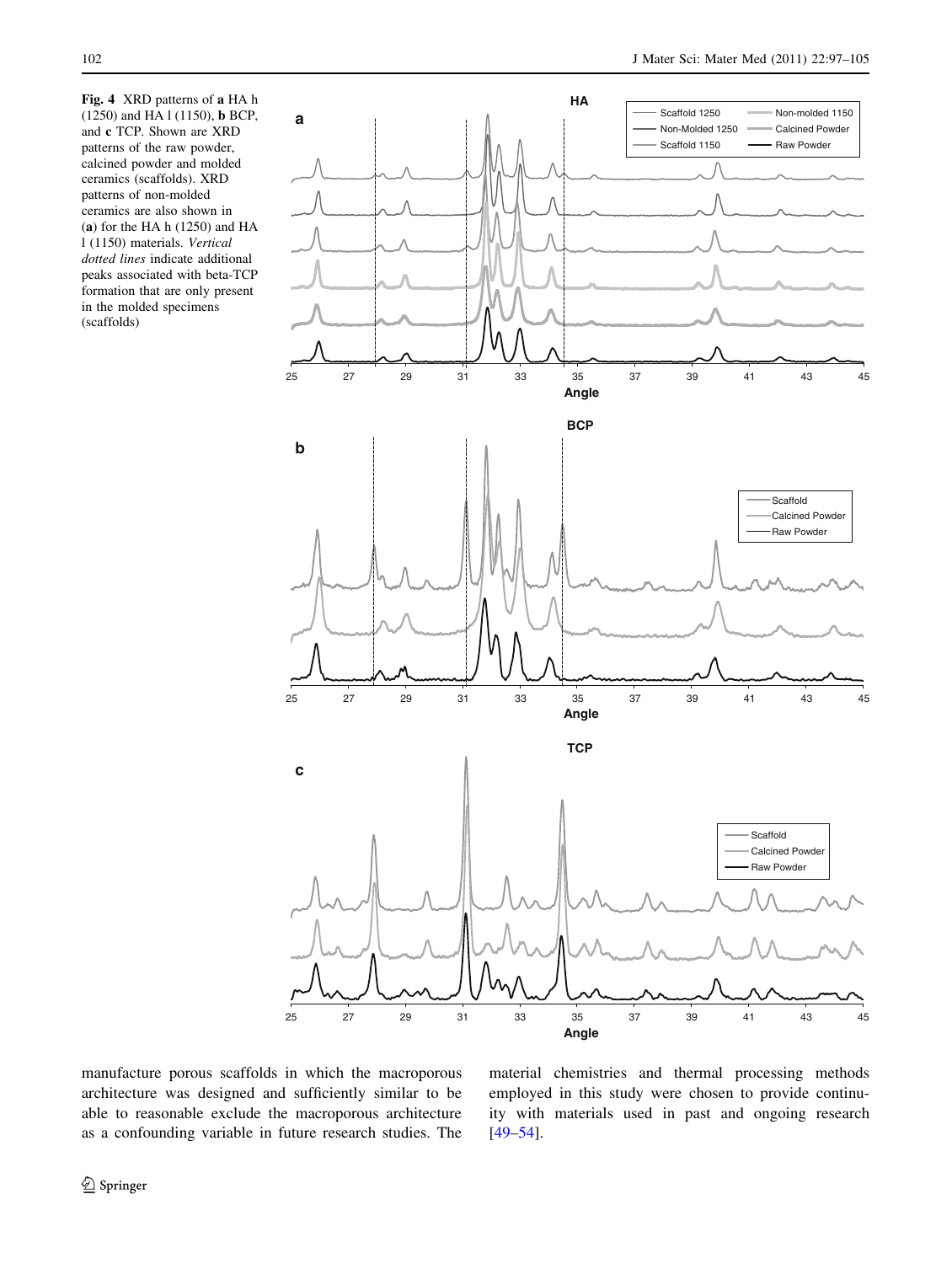<span id="page-6-0"></span>Fig. 5 XRD patterns of the four scaffold materials. Vertical dotted lines indicate beta-TCP peaks which form in the HA and BCP material as a result of the molding process



Although the visual appearance of the scaffolds was similar with regard to structure, there were differences in shrinkage and therefore the macroporous dimensions. As expected from our previous work, a sintering temperature of 1250 $\degree$ C resulted in a shrinkage of just over 22% for the HA material compared to approximately 6% shrinkage for HA and TCP sintered at  $1150^{\circ}$ C. The relatively large shrinkage of 16–17% for the BCP scaffolds, also sintered at  $1150^{\circ}$ C, can almost completely be accounted for by the lower solids loading of the BCP slurry (56.4 wt%) compared to the HA and TCT slurries (67.1 wt%). The lower solids loading was necessary to achieve appropriate rheological properties for the casting of scaffolds from slurries of the non-calcined BCP powder. Interestingly, the apparent porosity of BCP scaffolds was very similar to the TCP and low sintering temperature HA scaffolds despite the much higher shrinkage (Table [2](#page-3-0)). Comparing the porosity resulting from the measured macroporous structure to the total apparent porosity, Table [3,](#page-3-0) reveals that the a much greater proportion of the apparent porosity of the high sintering temperature HA is likely due to the macroporosity compared to the lower sintering temperature materials. This indicated greater densification due to the higher sintering temperature. The BCP, TCP and low sintering temperature HA all had similar proportions of macroporosity despite the much higher shrinkage of the BCP material.

The texture exhibited on the vertical surfaces of the scaffold (Fig. [1](#page-1-0)), as well as the rounded nature of the macropores in the z-direction, are a consequence of the rapid prototyping technique used to manufacture the molds. This technique jets molten droplets of wax material, which flatten and spread when they strike the surface, to build each layer of the molds. As molds are built up vertically layer by layer, this results in a texture on the vertical surfaces (x–z and y–z planes) which is subsequently cast into the ceramic. The rounded corners of channels running in the z-direction (cross-sections parallel to the x–y plane) result from the coalescing or pooling of adjacent droplets prior to solidification, resulting in rounding of both inside and outside corners within the printed layers. These rounded mold corners are then cast into the resulting ceramic scaffolds and observed in channels running parallel to the z-direction.

Compositional analyses by XRD were largely as expected. The XRD patterns for the HA and BCP scaffolds indicated that a TCP phase had been introduced. Since the XRD patterns of the non-molded specimens did not show the TCP phase and the molded and non-molded materials were treated identically with the exception of the molding process, it is likely that the presence of TCP phase after molding results from the exposure of the HA and BCP materials to the wax mold material itself, despite elemental analysis of cast and non-cast specimens demonstrated there was no direct contamination of the ceramics by the mold material. The mechanism for this is not clear but is consistent with our previous findings for HA materials [\[49](#page-8-0)].

In conclusion, we have demonstrated a rapid prototyping method for fabricating ceramic scaffolds with virtually identical, 3-dimensional, macroporous architectures from different calcium phosphate ceramics. Scaffolds produced by this method will not only enhance research aimed at optimizing macroporous architectures and material compositions but will improve many other aspects of tissue engineering research by eliminate differences in macroporous structure as a confounding variable.

Acknowledgments The authors would like to thank The Netherlands Technology Foundation for financial support (Grant UGN.4966). We also thank Ellen van Leeuwen (Technical University of Eindhoven) and Dr. ShiHong Li (IsoTis N.V.) for their assistance.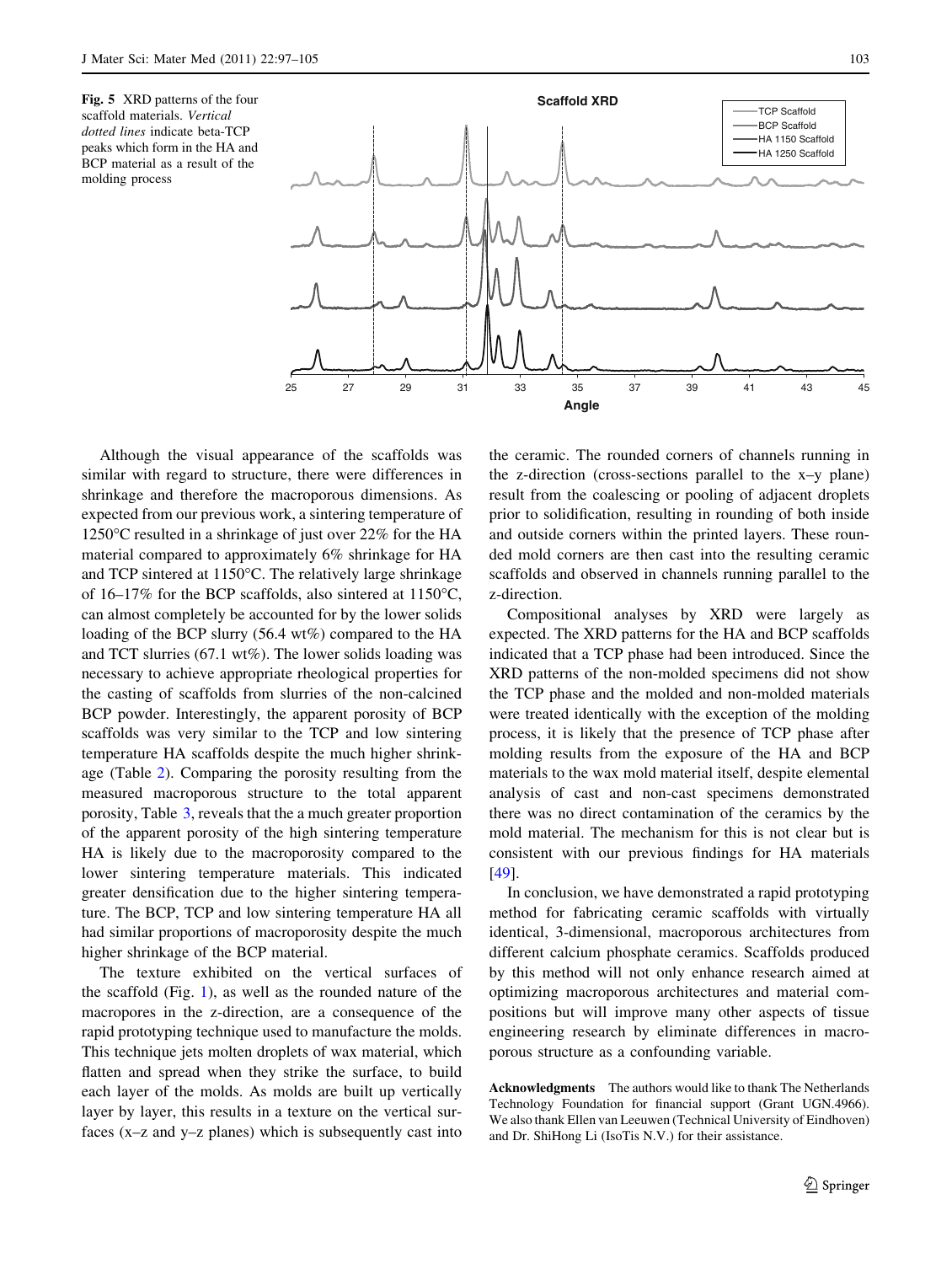<span id="page-7-0"></span>Open Access This article is distributed under the terms of the Creative Commons Attribution Noncommercial License which permits any noncommercial use, distribution, and reproduction in any medium, provided the original author(s) and source are credited.

# References

- 1. Bucholz RW. Nonallograft osteoconductive bone graft substitutes. Clin Orthop Relat Res. 2002;395(395):44–52.
- 2. Burger EL, Patel V. Calcium phosphates as bone graft extenders. Orthopedics. 2007;30(11):939–42.
- 3. Moore WR, Graves SE, Bain GI. Synthetic bone graft substitutes. ANZ J Surg. 2001;71(6):354–61.
- 4. Chang BS, Lee CK, Hong KS, Youn HJ, Ryu HS, Chung SS, et al. Osteoconduction at porous hydroxyapatite with various pore configurations. Biomaterials. 2000;21(12):1291–8.
- 5. de Groot K. Bioceramics consisting of calcium phosphate salts. Biomaterials. 1980;1(1):47–50.
- 6. Gauthier O, Bouler JM, Aguado E, Pilet P, Daculsi G. Macroporous biphasic calcium phosphate ceramics: influence of macropore diameter and macroporosity percentage on bone ingrowth. Biomaterials. 1998;19(1–3):133–9.
- 7. Holmes RE. Osteoconduction in hydroxyapatite-based materials. In: Brighton CT, Friedlaender G, Lane JM, editors. Bone formation and repair. Rosemont: American Academy of Orthopedic Surgeons; 1994. p. 355–65.
- 8. Ripamonti U. Osteoinduction in porous hydroxyapatite implanted in heterotopic sites of different animal models. Biomaterials. 1996;17(1):31–5.
- 9. Yuan H, de Bruijn JD, Zhang X, van Blitterswijk CA, de Groot K. Bone induction by porous glass ceramic made from Bioglass (45S5). J Biomed Mater Res. 2001;58(3):270–6.
- 10. Yuan H, Kurashina K, de Bruijn JD, Li Y, de Groot K, Zhang X. A preliminary study on osteoinduction of two kinds of calcium phosphate ceramics. Biomaterials. 1999;20(19):1799–806.
- 11. Habibovic P, Gbureck U, Doillon CJ, Bassett DC, van Blitterswijk CA, Barralet JE. Osteoconduction and osteoinduction of low-temperature 3D printed bioceramic implants. Biomaterials. 2008;29(7):944–53.
- 12. Habibovic P, Kruyt MC, Juhl MV, Clyens S, Martinetti R, Dolcini L, et al. Comparative in vivo study of six hydroxyapatitebased bone graft substitutes. J Orthop Res. 2008;26(10):1363–70.
- 13. Anselme K, Noel B, Flautre B, Blary MC, Delecourt C, Descamps M, et al. Association of porous hydroxyapatite and bone marrow cells for bone regeneration. Bone. 1999;25(2 Suppl):51S–4S.
- 14. de Bruijn JD, van den Brink I, Mendes S, Dekker R, Bovell YP, van Blitterswijk CA. Bone induction by implants coated with cultured osteogenic bone marrow cells. Adv Dent Res. 1999; 13:74–81.
- 15. Goshima J, Goldberg VM, Caplan AI. The osteogenic potential of culture-expanded rat marrow mesenchymal cells assayed in vivo in calcium phosphate ceramic blocks. Clin Orthop Relat Res. 1991;262:298–311.
- 16. Ohgushi H, Okumura M, Tamai S, Shors EC, Caplan AI. Marrow cell induced osteogenesis in porous hydroxyapatite and tricalcium phosphate: a comparative histomorphometric study of ectopic bone formation. J Biomed Mater Res. 1990;24(12):1563–70.
- 17. Roy DM, Linnehan SK. Hydroxyapatite formed from coral skeletal carbonate by hydrothermal exchange. Nature. 1974; 247(438):220–2.
- 18. White RA, Weber JN, White EW. Replamineform: a new process for preparing porous ceramic, metal, and polymer prosthetic materials. Science. 1972;176(37):922–4.
- 19. Lin FH, Liao CJ, Chen KS, Sun JS, Lin CY. Preparation of betaTCP/HAP biphasic ceramics with natural bone structure by heating bovine cancellous bone with the addition of (NH(4))(2)HPO(4). J Biomed Mater Res. 2000;51(2):157–63.
- 20. Tancred DC, McCormack BA, Carr AJ. A synthetic bone implant macroscopically identical to cancellous bone. Biomaterials. 1998;19(24):2303–11.
- 21. Rejda BV, Peelen JG, de Groot K. Tri-calcium phosphate as a bone substitute. J Bioeng. 1977;1(2):93–7.
- 22. Sepulveda P, Binner JG, Rogero SO, Higa OZ, Bressiani JC. Production of porous hydroxyapatite by the gel-casting of foams and cytotoxic evaluation. J Biomed Mater Res. 2000;50(1): 27–34.
- 23. Tamai N, Myoui A, Tomita T, Nakase T, Tanaka J, Ochi T, et al. Novel hydroxyapatite ceramics with an interconnective porous structure exhibit superior osteoconduction in vivo. J Biomed Mater Res. 2002;59(1):110–7.
- 24. Li SH, De Wijn JR, Layrolle P, De Groot K. Synthesis of macroporous hydroxyapatite scaffolds for bone tissue engineering. J Biomed Mater Res. 2002;61(1):109–20.
- 25. Bouler JM, Trecant M, Delecrin J, Royer J, Passuti N, Daculsi G. Macroporous biphasic calcium phosphate ceramics: influence of five synthesis parameters on compressive strength. J Biomed Mater Res. 1996;32(4):603–9.
- 26. Tsuruga E, Takita H, Itoh H, Wakisaka Y, Kuboki Y. Pore size of porous hydroxyapatite as the cell-substratum controls BMPinduced osteogenesis. J Biochem (Tokyo). 1997;121(2):317–24.
- 27. Woyansky JS, Scott CE, Minnear WP. Processing of porous ceramics. Am Ceram Soc Bull. 1992;71:1674–82.
- 28. Bloebaum RD, Bachus KN, Momberger NG, Hofmann AA. Mineral apposition rates of human cancellous bone at the interface of porous coated implants. J Biomed Mater Res. 1994;28(5): 537–44.
- 29. Eggli PS, Muller W, Schenk RK. Porous hydroxyapatite and tricalcium phosphate cylinders with two different pore size ranges implanted in the cancellous bone of rabbits. A comparative histomorphometric and histologic study of bony ingrowth and implant substitution. Clin Orthop Relat Res. 1988;232:127–38.
- 30. Hofmann AA, Bloebaum RD, Bachus KN. Progression of human bone ingrowth into porous-coated implants. Rate of bone ingrowth in humans. Acta Orthop Scand. 1997;68(2):161–6.
- 31. Hulbert SF, Young FA, Mathews RS, Klawitter JJ, Talbert CD, Stelling FH. Potential of ceramic materials as permanently implantable skeletal prostheses. J Biomed Mater Res. 1970;4(3): 433–56.
- 32. Karageorgiou V, Kaplan D. Porosity of 3D biomaterial scaffolds and osteogenesis. Biomaterials. 2005;26:5474–91.
- 33. Kuhne JH, Bartl R, Frisch B, Hammer C, Jansson V, Zimmer M. Bone formation in coralline hydroxyapatite. Effects of pore size studied in rabbits. Acta Orthop Scand. 1994;65(3):246–52.
- 34. Schliephake H, Neukam FW, Klosa D. Influence of pore dimensions on bone ingrowth into porous hydroxylapatite blocks used as bone graft substitutes. A histometric study. Int J Oral Maxillofac Surg. 1991;20(1):53–8.
- 35. Hing KA, Best SM, Tanner KE, Bonfield W, Revell PA. Mediation of bone ingrowth in porous hydroxyapatite bone graft substitutes. J Biomed Mater Res A. 2004;68(1):187–200.
- 36. Jin QM, Takita H, Kohgo T, Atsumi K, Itoh H, Kuboki Y. Effects of geometry of hydroxyapatite as a cell substratum in BMPinduced ectopic bone formation. J Biomed Mater Res. 2000; 52(4):491–9.
- 37. Kuboki Y, Takita H, Kobayashi D, Tsuruga E, Inoue M, Murata M, et al. BMP-induced osteogenesis on the surface of hydroxyapatite with geometrically feasible and nonfeasible structures: topology of osteogenesis. J Biomed Mater Res. 1998;39(2): 190–9.